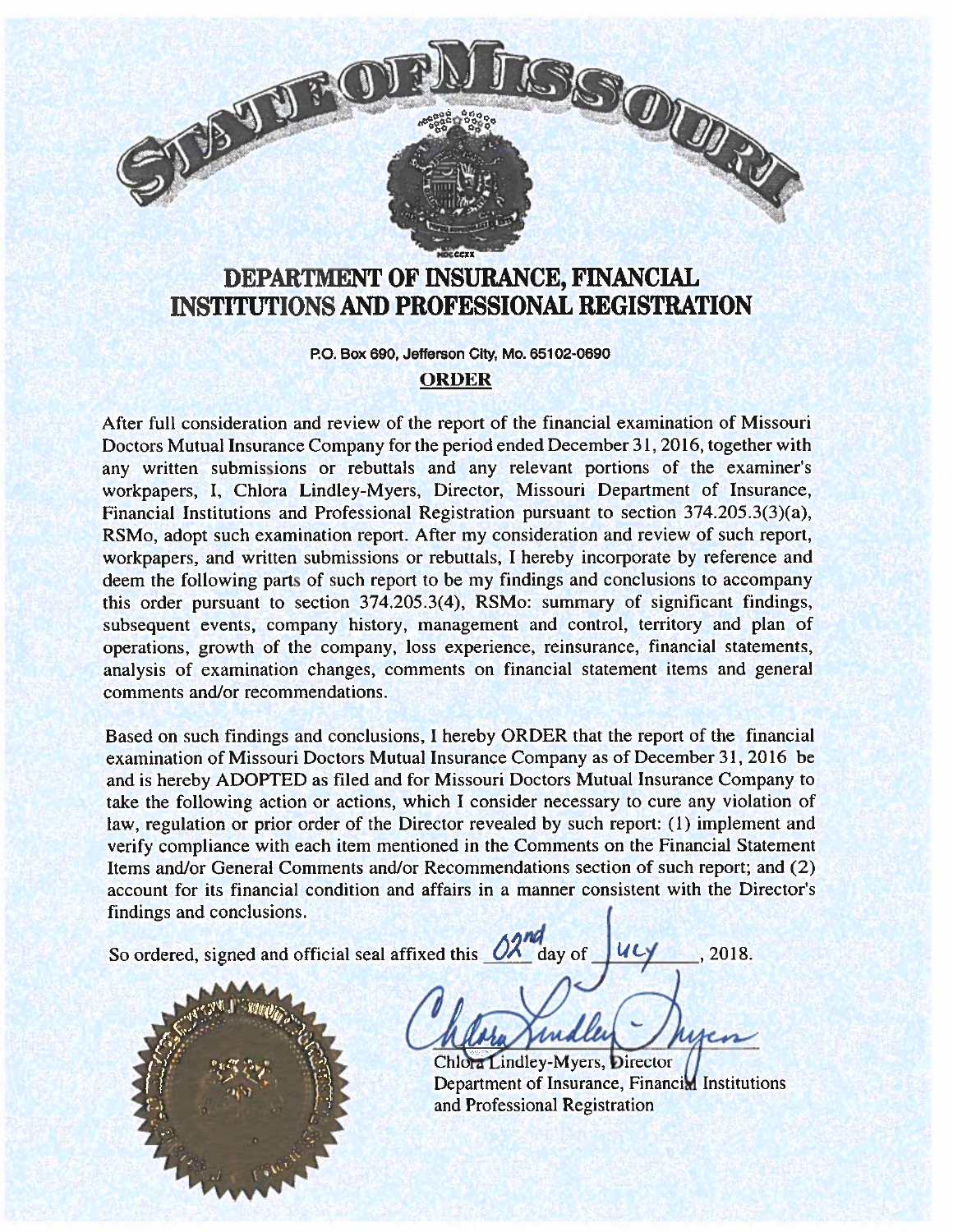# REPORT OF THE

# FINANCIAL EXAMINATION OF

# MISSOURI DOCTORS MUTUAL INSURANCE **COMPANY**



# **STATE OF MISSOURI**

# DEPARTMENT OF INSURANCE, FINANCIAL INSTITUTIONS AND PROFESSIONAL REGISTRATION

JEFFERSON CITY, MISSOURI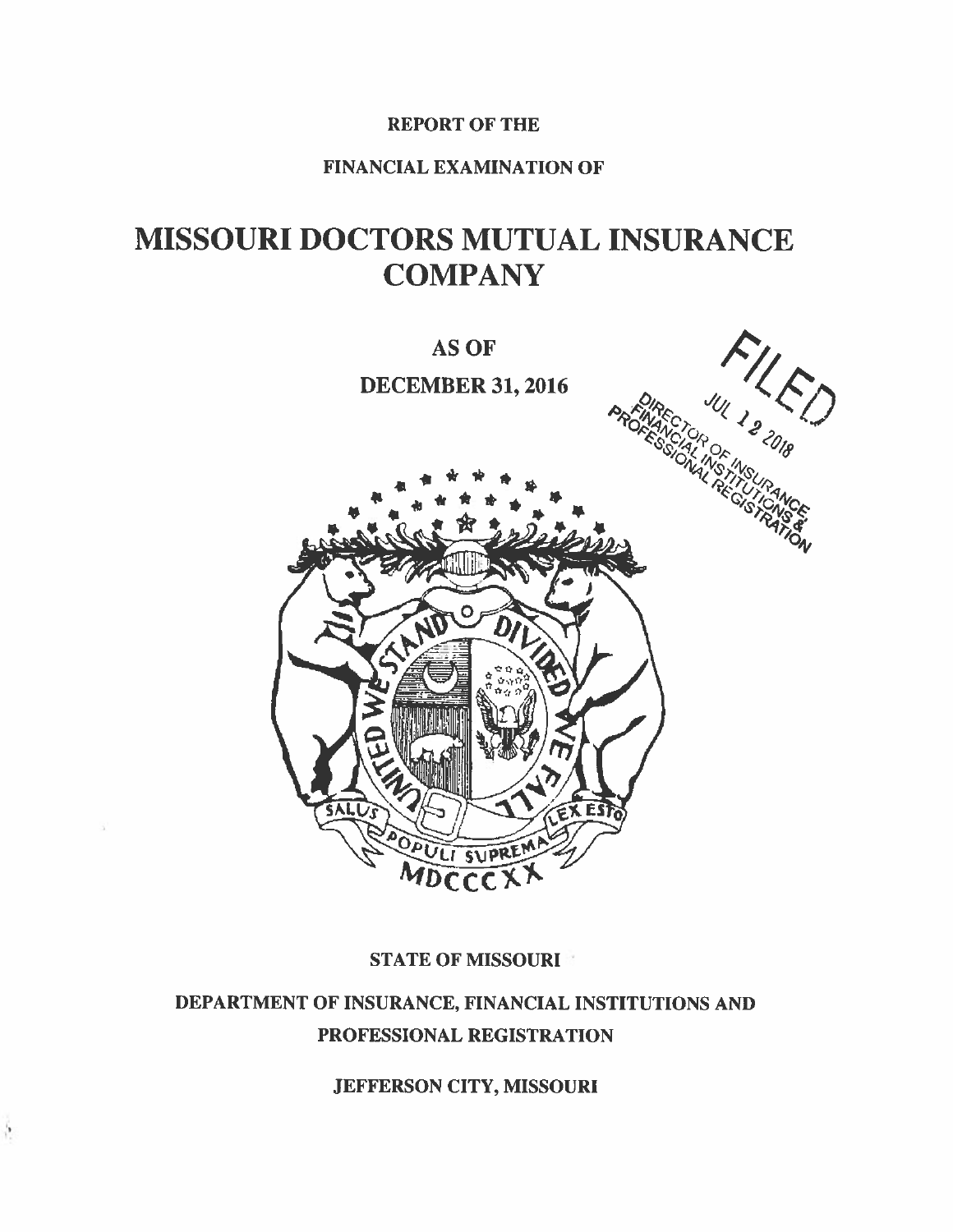# TABLE OF CONTENTS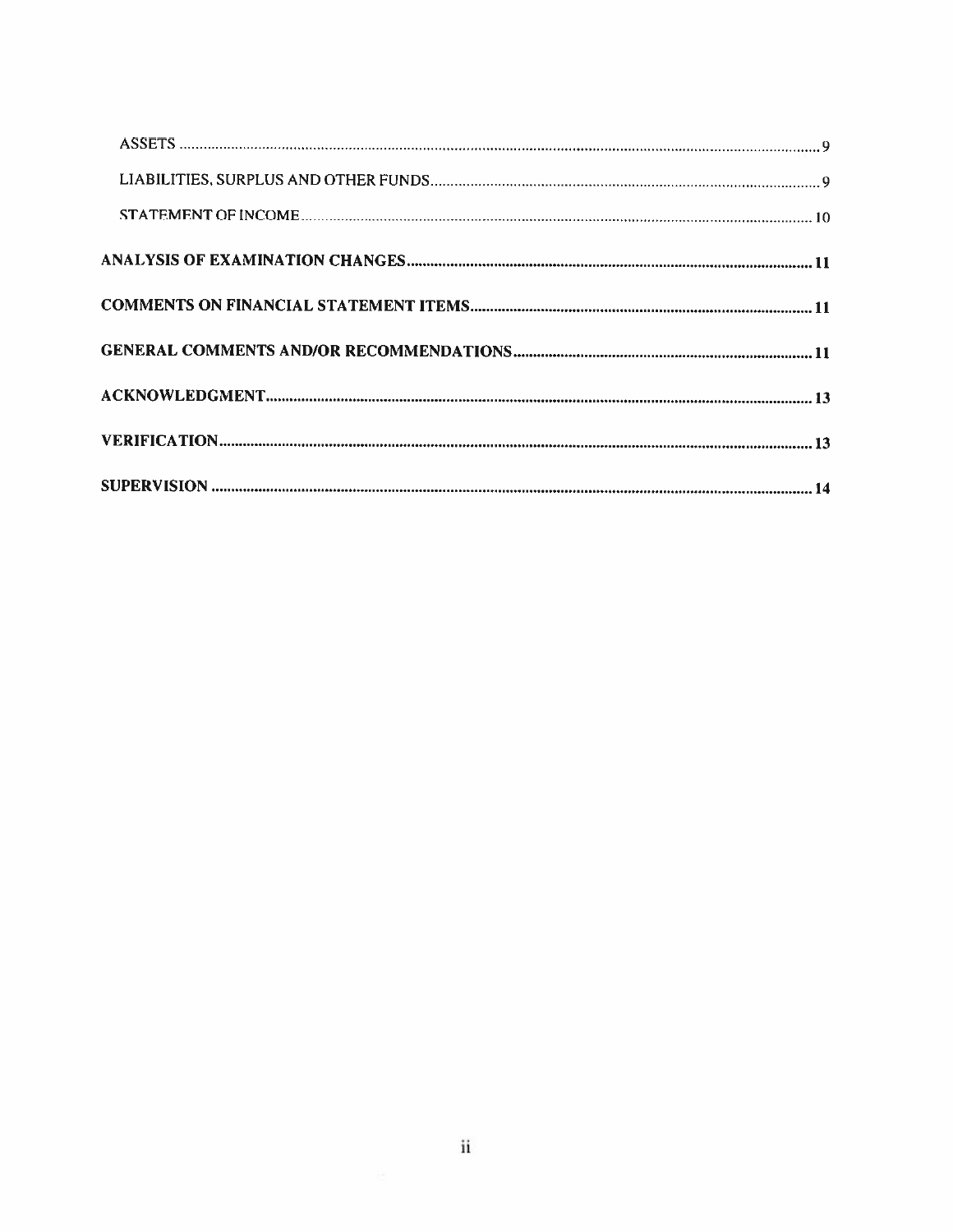St. Joseph, Missouri April 10, 2018

Honorable Chiora Lindley-Myers, Director Missouri Department of Insurance, Financial Institutions and Professional Registration 301 West High Street, Room 530 Jefferson City, Missouri 65101

Director Lindley-Myers:

In accordance with your financial examination warrant, <sup>a</sup> full-scope financial examination has been made of the records. affairs and financial condition of

#### Missouri Doctors Mutual Insurance Company

hereinafter referred to as Mo Docs or as the Company. Its administrative office is located at 601 Francis Strect, St. Joseph, Missouri 64501, telephone number (816) 901-9950. The fieldwork for this examination began on May 18, 2017, and concluded on the above date.

## SCOPE OF EXAMINATION

#### Period Covered

We have performed <sup>a</sup> single-state examination of Missouri Doctors Mutual Insurance Company. The prior full-scope financial examination covered the period of January 1, 2010, through December 31, 2013. The current full-scope financial examination covers the period of January 1, 2014, through December 31, 2016. The examination also included the material transactions and/or events occurring subsequent to December 31, 2016.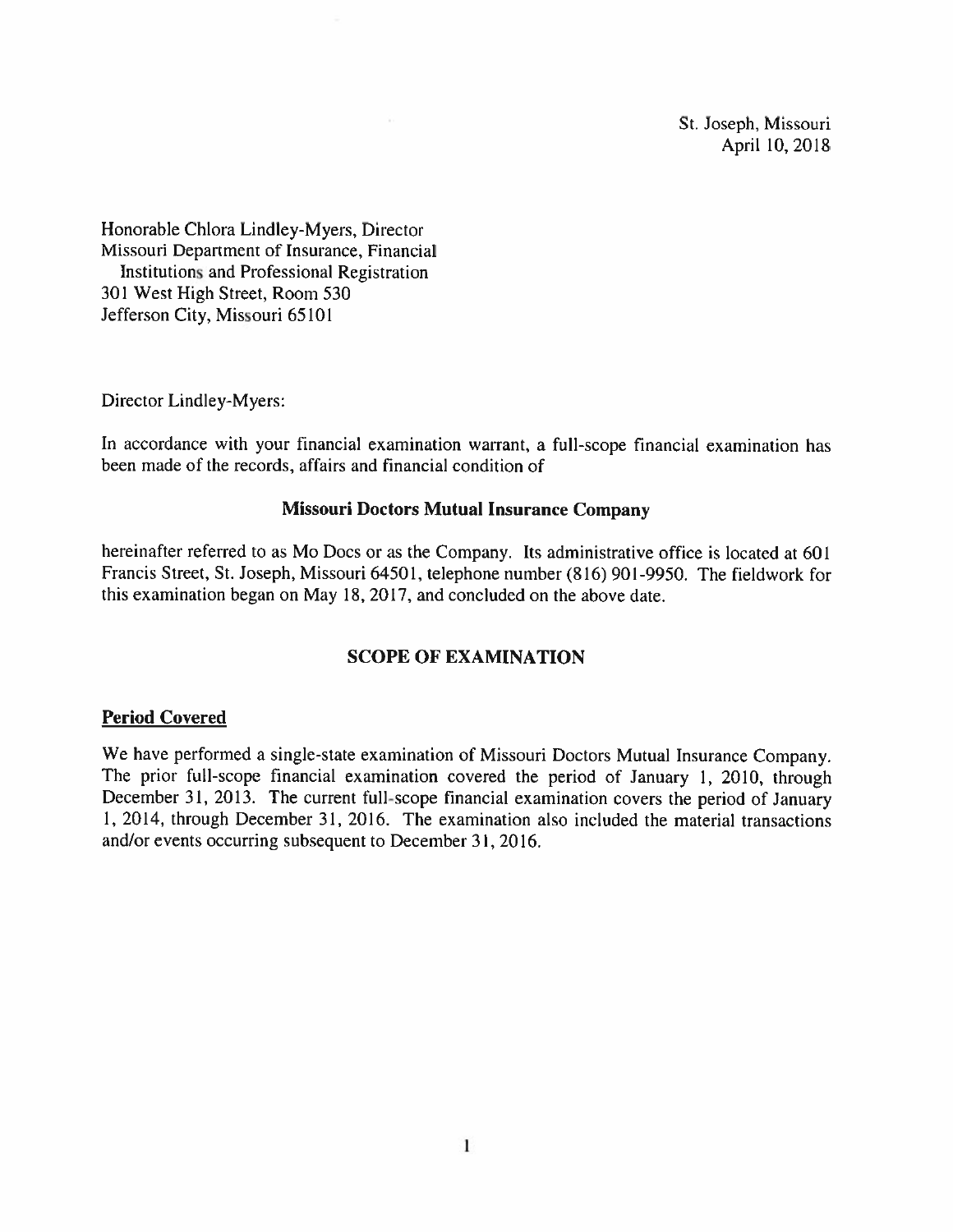# **Procedures**

This examination was conducted in accordance with the National Association of Insurance Commissioners (NAIC) Financial Condition Examiners Handbook (Handbook), excep<sup>t</sup> where practices, procedures and applicable regulations of the Missouri Department of Insurance. Financial Institutions and Professional Registration (DIEP) and statutes of the State of Missouri prevailed. The Handbook requires that we plan and perform the examination to evaluate the financial condition, assess corporate governance, identify current and prospective risks of the Company and evaluate system controls and procedures used to mitigate those risks. An examination also includes identifying and evaluating significant risks that could cause the Company's surplus to be materially misstated both currently and prospectively.

All accounts and activities of the Company were considered in accordance with the risk-focused examination process. This may include assessing significant estimates made by managemen<sup>t</sup> and evaluating management's compliance with Statutory Accounting Principles. The examination does not attest to the fair presentation of the financial statements included herein. If. during the course of this examination an adjustment is identified, the impact of such adjustment will be documented separately following the Company's financial statements.

This examination repor<sup>t</sup> includes significant findings of fact and genera<sup>l</sup> information about the Company and its financial condition. There may be other items identified during the examination that, due to their nature (e.g., subjective conclusions, proprietary information, etc.), are not included within the examination repor<sup>t</sup> but separately communicated to other regulators and/or the Company.

### Reliance Upon Others

The examiners relied upon information supplied by the Company's independent auditor, John W. Gillum, CPA, LLP of Kirksville, Missouri, for its audit covering the period from January 1, 2016, through December 31, 2016. Areas in which testing and results from the CPA workpapers were relied upon in our examination included journal entry testing, cash and investment confirmations, subsequent disbursement testing, and fraud inquiries.

### SUMMARY OF SIGNIFICANT FINDINGS

The DIFP contracted a consulting actuary, Merlinos & Associates, Inc., to evaluate the reserves of Mo Docs. The consulting actuary determined the unpaid loss and loss adjustment expense reserves reported by the Company at December 31, 2016. were \$1,205,000 less than the minimum necessary to be within the range of reasonable estimates. This deficiency, when applied as an examination change, resulted in <sup>a</sup> surplus per examination of (\$l.127,366) at December 31, 2016.

 $\chi$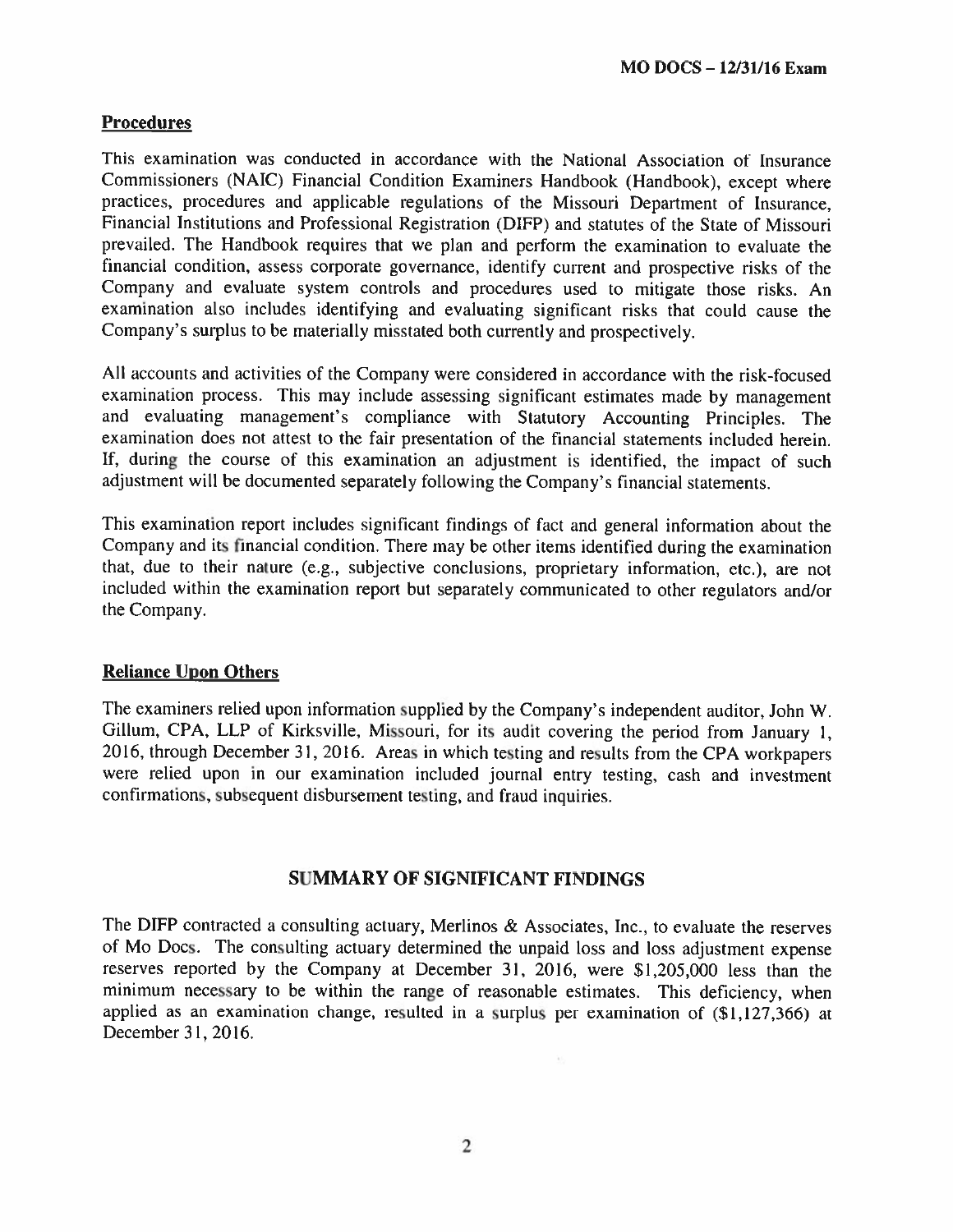### SUBSEQUENT EVENTS

Surplus as regard policyholders, as reported by the Company, decreased from \$77,634 as of December 31, 2016. to (562.731) as of December 31. 2017. As <sup>a</sup> result and in accordance with Section 383.035 RSMo. (Association subject to certain laws), on March 5, 2018, the Director of the DIFP issued an order requiring Mo Docs to submit <sup>a</sup> voluntary plan to restore its surplus to at least zero dollars.

# COMPANY HISTORY

# **General**

Missouri Doctors Mutual Insurance Company was issued <sup>a</sup> certificate of incorporation by the Missouri Secretary of State on February 24, 2004. which stated that "it is entitled to all rights and privileges granted corporations under the Missouri Nonprofit Corporation Law." The Company was issued <sup>a</sup> Certificate of Authority by the DIFP on March 16, 2004, to operate as an assessable malpractice insurance corporation pursuan<sup>t</sup> to Chapter 383 RSMo. (Malpractice Insurance Law) and commenced business on April 2, 2004.

In accordance with its Articles of Association, Mo Docs is <sup>a</sup> not-for-profit corporation and operates as <sup>a</sup> mutual benefit corporation. The Company is owned by its physician member insureds.

### Dividends & Capital Contributions

Mo Docs is organized as an assessment association and is not authorized to issue capital stock. Each member is required to pay an initial assessment of 5100 upon admission to the Company and is liable for subsequent assessments in accordance with the Company's Articles of Association and Bylaws.

The Company has not declared any dividends or made any cash dividend distributions since its inception.

#### Mergers and Acquisitions

No mergers or acquisitions involving Mo Docs occurred during the examination period.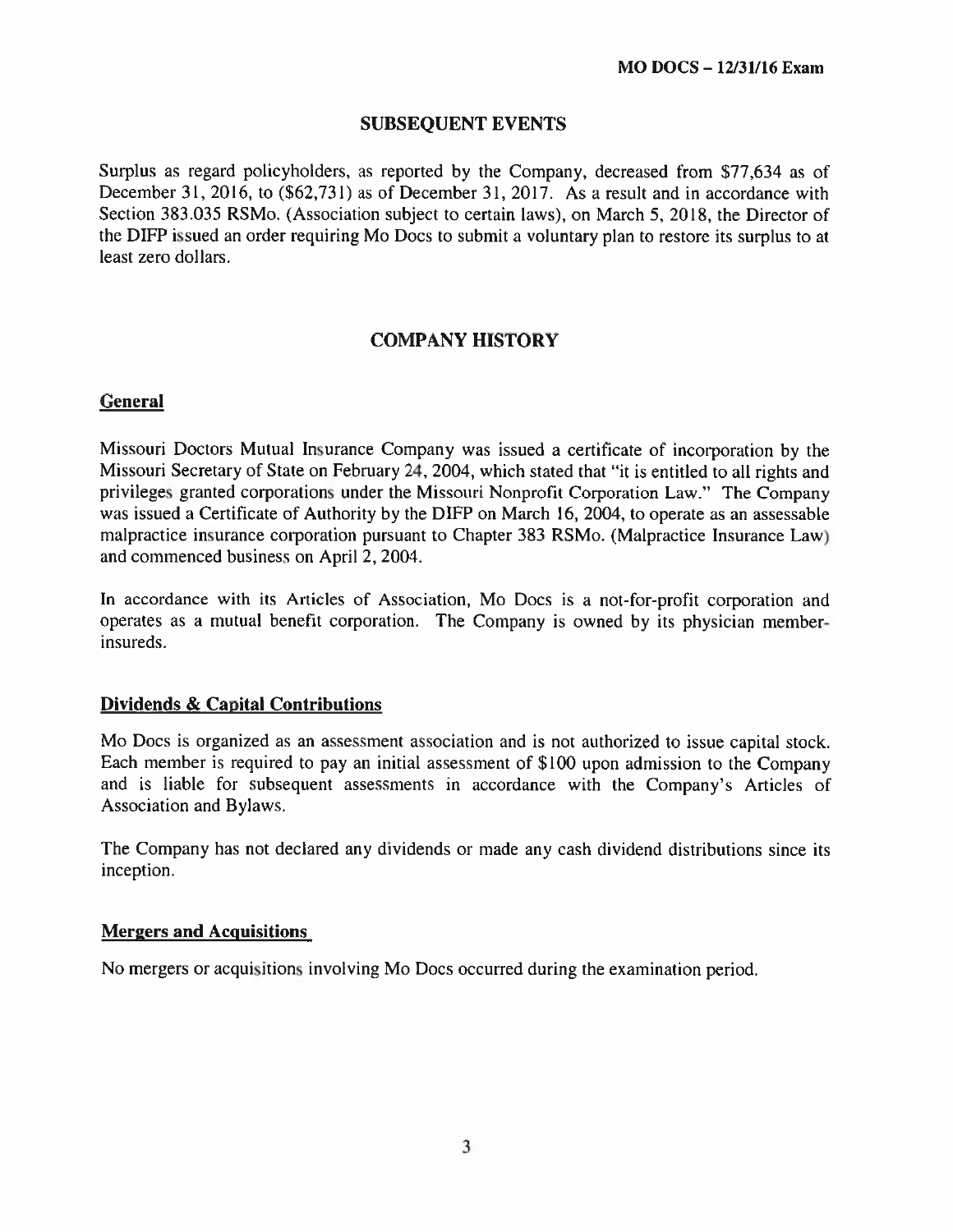# MANAGEMENT AND CONTROL

# Board of Directors

The managemen<sup>t</sup> of the Company is vested in <sup>a</sup> Board of Directors which is comprised of three directors elected by the membership. The Company's Bylaws specify that the Board of Directors shall consist of three directors and requires that <sup>a</sup> majority of the directors he members of the Company. The Directors elected and serving as of December 31, 2016 were as follows:

| Name and Address                             | Primary Occupation and Business Affiliation                                                                                           |
|----------------------------------------------|---------------------------------------------------------------------------------------------------------------------------------------|
| Martin M. Bauman                             | President, Missouri Doctors Mutual Insurance Company                                                                                  |
| Ballwin, Missouri                            | <b>Private Practice Attorney</b>                                                                                                      |
| Robert O. Schaaf, MD<br>St. Joseph, Missouri | Secretary/Treasurer, Missouri Doctors Mutual Insurance Company<br>Missouri State Senator, 34th District<br>Private Practice Physician |
| James F. Conant, MD<br>St. Joseph, Missouri  | Medical Director, Missouri Doctors Mutual Insurance Company<br>Private Practice Physician                                             |

### **Committees**

Pursuant to the Bylaws. Chairman of the Board may appoint committees for such purposes as circumstances warrant. Committee assignments as of December 31, 2016. were as follows:

Claims Committee Martin M. Bauman Deborah D. Stoner-Bryan James F. Conant Robert 0. Schaaf

The Company does not currently have an audit committee, compensation committee, or any other committees in place.

# **Officers**

The officers elected and serving as of December 31, 2016, were as follows:

Name Office Martin M. Bauman President Robert O. Schaaf, MD Secretary-Treasurer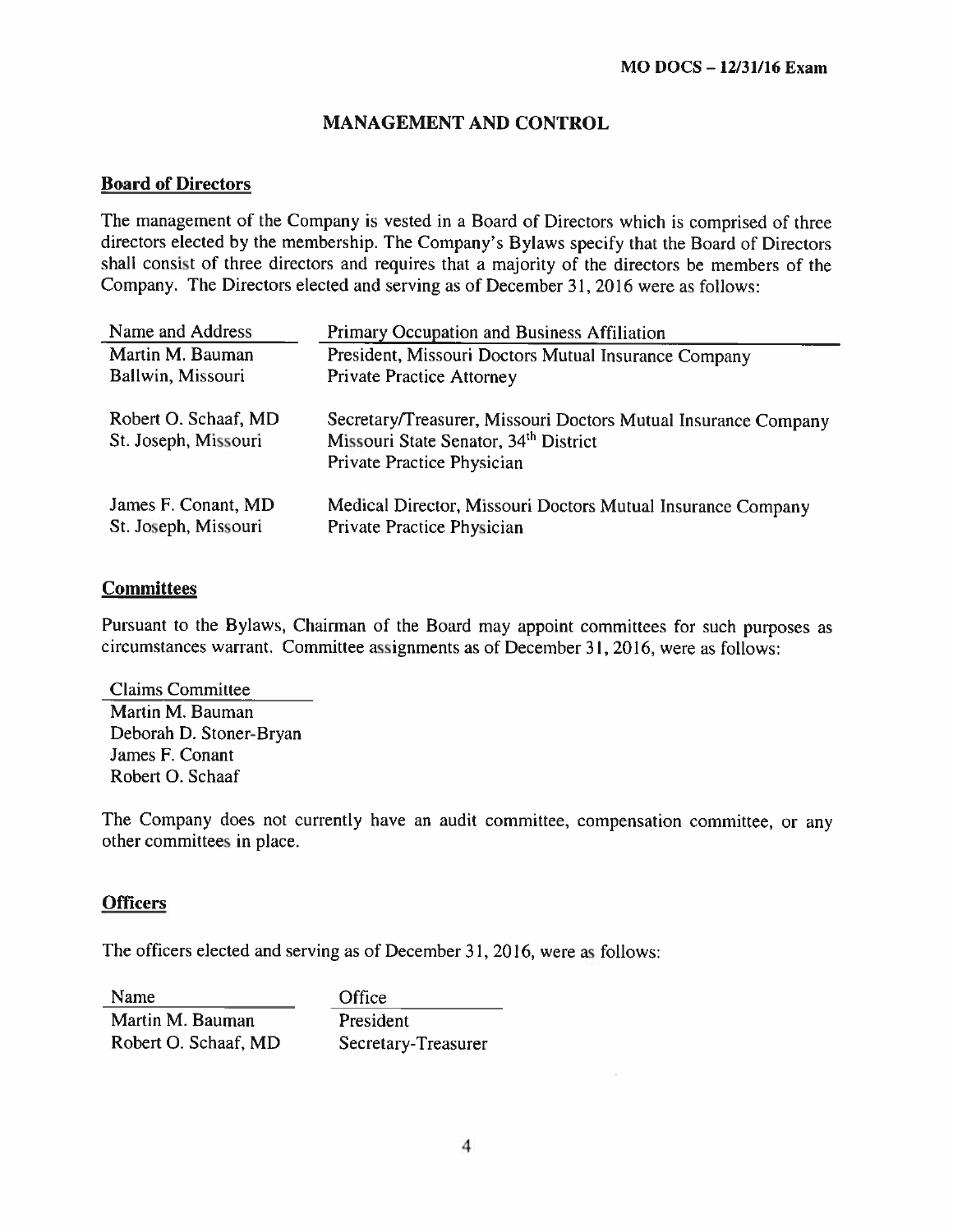### Corporate Records

A review was made of Mo Doc's Articles of Association and By-laws for the period under examination. No amendments were made to these organizational documents during the examination period.

The minutes of the Board of Directors meetings. membership meetings and claims committee meetings were reviewed. The minutes. in general. appear to properly reflect and approve the Company's major transactions and events for the period under examination.

#### Organizational Structure

Mo Docs is <sup>a</sup> single entity, owned by the membership with no equity holdings of its own. The Company is not subject to the insurance holding company requirements of traditional insurers prescribed under Chapter <sup>382</sup> RSMo (Insurance Holding Companies). The Company is party to <sup>a</sup> managemen<sup>t</sup> agreemen<sup>t</sup> with Robert Martin, Ltd.. which is co-owned by the President and Secretary-Treasurer of Mo Docs.

#### Intercompany Transactions

The following agreements with related parties were in effect at December 31, 2016:

- 1. Type: Management Agreement
	- Parties: Mo Docs and Robert Martin Ltd. (RML)
	- Effective: July 27, 2004 and amended June 23, 2008
	- Terms: The agreemen<sup>t</sup> contains provisions for the complete managemen<sup>t</sup> of the operations of Mo Docs by RML, including leasing of employees, sales. underwriting, legal, accounting. and any other functions deemed necessary to operate the Company. in exchange for the services, Mo Docs is to pay RML the greater of 25% of the gross sales of the Company, or all expenses necessary to carry out the terms of the agreemen<sup>t</sup> plus 10% of such expenses. While RML was reimbursed for all expenses necessary to carry out the terms of the agreement, the additional fee of 10% of such expenses or fee of 25% of gross sales was partially waived for the years 2014 through 2016. Fees paid in excess of expenses during the examination period were as follows:

| Year | Fees Paid |
|------|-----------|
| 2014 | \$5,000   |
| 2015 | 4,000     |
| 2016 | 5,000     |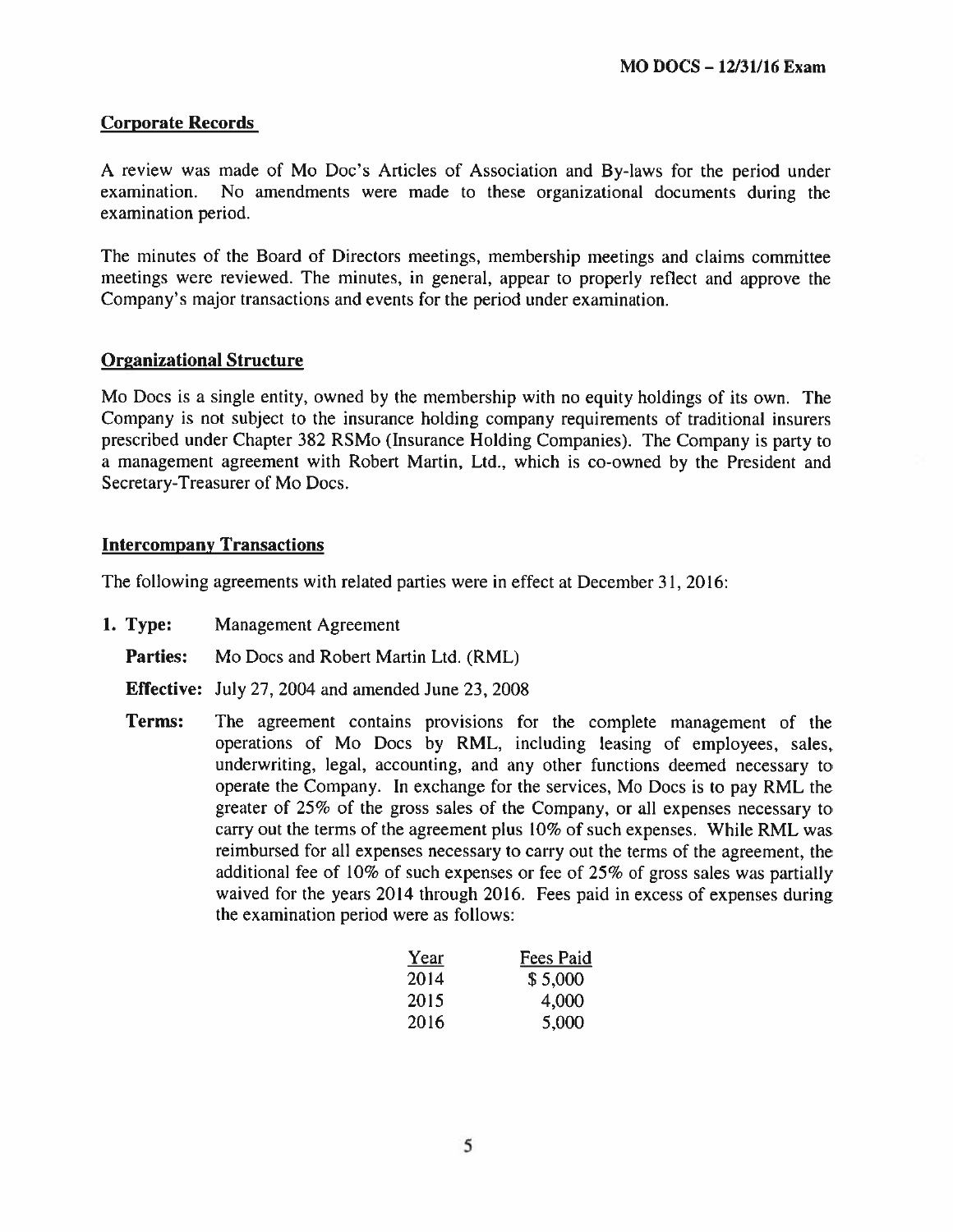2. Type: Sublease Agreement

Parties: Mo Docs and Bauman Law Firm, PC.

Effective: June 1, 2012 (replaced a prior sublease agreement dated June 1, 2008)

- Terms: The agreement provides the Company with periodic use of office space and equipment in the Chesterfield, Missouri office of Bauman Law Firm, PC. This includes use of the conference room and office common areas as well as highspeed internet service and video conferencing equipment. The Company pays rent of \$1,000 per month for use of the facilities. The agreement was executed, in part, to support the Company's satellite office located in Chesterfield, Missouri.
- 3. Type: Legal Services

Parties: Mo Docs and Bauman Law Firm, PC.

- Effective: As needed.
- Terms: Mo Does primarily engages Bauman Law Firm, PC to investigate and defend claims. Other legal services are also provided on occasion. The Company executes <sup>a</sup> letter of direction or other retainer as needed in order to engage Bauman Law Firm, PC, which charges the Company attorney fees of \$150 per hour.

#### TERRITORY AND PLAN OF OPERATIONS

Mo Does is licensed as an assessable malpractice association and has the authority to write medical malpractice insurance under Chapter <sup>383</sup> RSMo. The Company writes business in the state of Missouri only. Coverage is issued primarily on <sup>a</sup> claims-made basis with <sup>a</sup> maximum incident/aggregate coverage limit of \$1 million/S3 million. Members can purchase retroactive reporting (nose) coverage to protect against claims that occurred prior to the issuance date of their policy. An extended reporting (tail) endorsement, which provides coverage on an occurrence basis, can he purchased by members to protect against claims reported after their claims-made policy has expired. Free tail coverage is provided in the event of <sup>a</sup> member's death, disability. or retirement.

The Company produces the majority of its business through two licensed captive agents. Business is also produced through an insurance agency agreement with Medical Liability Specialists, LLC.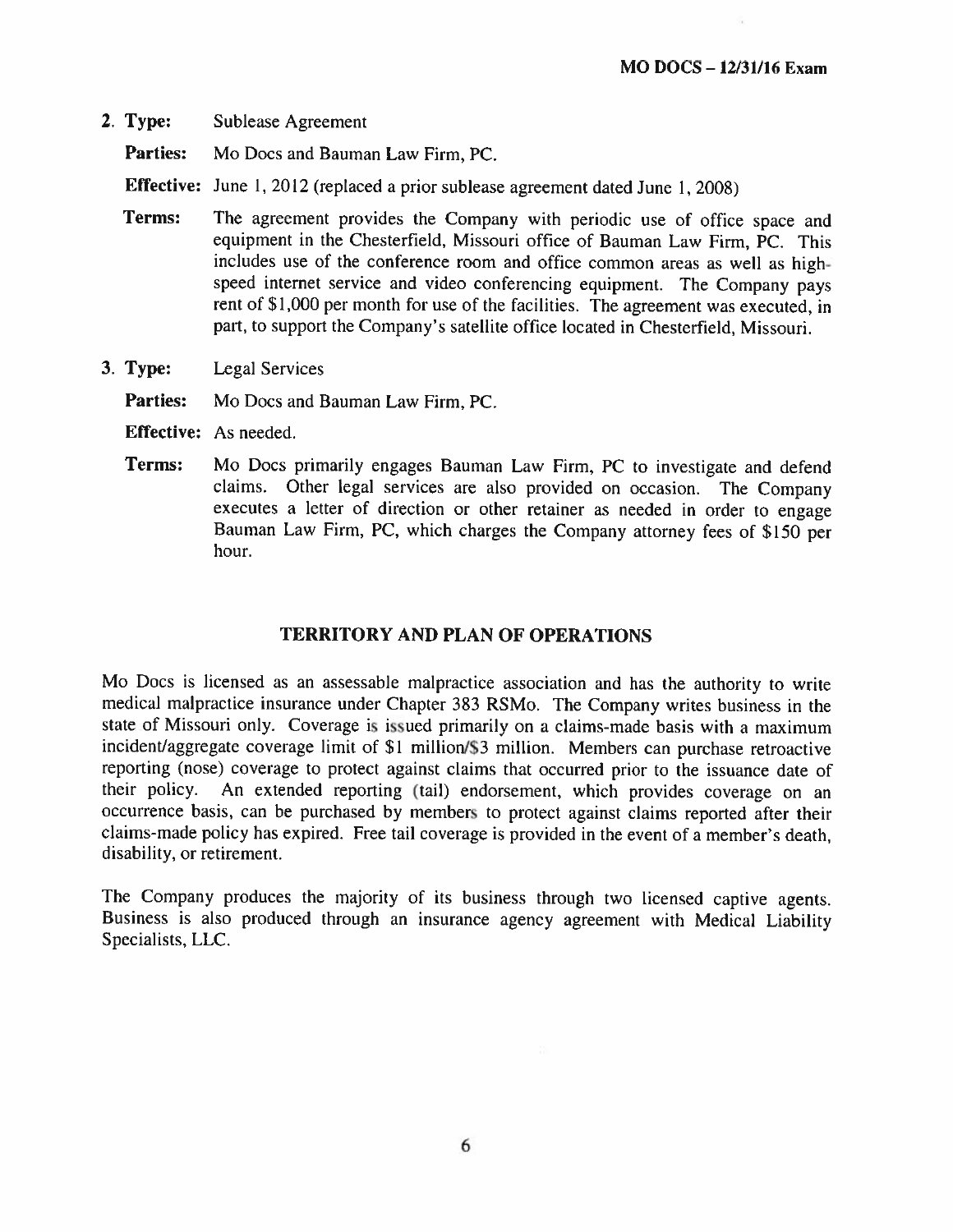#### GROWTH OF THE COMPANY

The table below includes various indicators of the Company's growth during the examination period.

|                                      | 2013        | 2014        | 2015        | 2016        |
|--------------------------------------|-------------|-------------|-------------|-------------|
| Gross Written Premiums               | \$4,322,590 | \$3,731,960 | \$3,881,130 | \$3,821,802 |
| <b>Total Admitted Assets</b>         | 7,226,691   | 6,845,503   | 6,323,129   | 5,554,373   |
| Other Underwriting Expenses Incurred | 2,494,338   | 2,712,198   | 2,377,117   | 2,450,925   |
| <b>Total Capital and Surplus</b>     | 306,357     | (1,024,912) | 216,899     | 77,634      |
| <b>Expense Ratio</b>                 | 55.2%       | 68.6%       | 61.8%       | 64.1%       |

Written premiums declined in <sup>2014</sup> and subsequently remained fairly stable as <sup>a</sup> result of declines in membership and lack of growth due to increased competition and other market conditions. Total admitted assets have declined steadily due to negative cash flow from operations in all years under examination. Underwriting expenses remained relatively flat throughout the examination period. The Company's expense ratio is high compare<sup>d</sup> with benchmarks for property and casualty companies in genera<sup>l</sup> and medical malpractice insurers in particular. The majority of underwriting expenses consist of payroll and payroll-related items.

Total surplus fell to negative \$1,024,912 as of year-end 2014. As <sup>a</sup> result and in accordance with Section 383.035 RSMo. (Association subject to certain laws), on March 25, 2015, the Director of the DIEP issued an order requiring Mo Docs to submit <sup>a</sup> voluntary <sup>p</sup>lan to restore its surplus to at least zero dollars. The Company complied with the order by submitting <sup>a</sup> <sup>p</sup>lan on June 22, 2015. In the 2015 annual statement, the Company reported positive surplus of \$216,899 as of December 31, 2015, which terminated the authority and jurisdiction of the Director under subsections 5 and 6 of Section 383.035 RSMo.

#### LOSS EXPERIENCE

The following exhibit illustrates the Company's underwriting results for the last four years.

|                                   | 2013        | 2014        | 2015        | 2016        |
|-----------------------------------|-------------|-------------|-------------|-------------|
| Premiums Earned                   | \$4,520,460 | \$3,955,331 | \$3,846,449 | \$3,823,470 |
| Losses Incurred                   | 415,033     | 1,355,808   | (370, 754)  | 467,607     |
| Loss Adjustment Expenses Incurred | 1,918,461   | 1,423,060   | 738,061     | 1,127,519   |
| Net Underwriting Gain             | (307, 372)  | (1,535,735) | 1,102,025   | (222, 581)  |
| Net Income                        | (252,048)   | (1,343,013) | 1,155,863   | (186, 848)  |

Operating performance has been mixed in recent years, as the Company reported net underwriting losses and negative net income in two of the three years of the examination period. Losses incurred have historically been low in comparison to premiums earned. The negative losses incurred figure for <sup>2015</sup> is largely the result of favorable prior year loss development reported by the Company. Loss adjustment expenses have remained somewhat high due to the Company's <sup>p</sup>hilosophy that claims against its policyholders should be vigorously defended.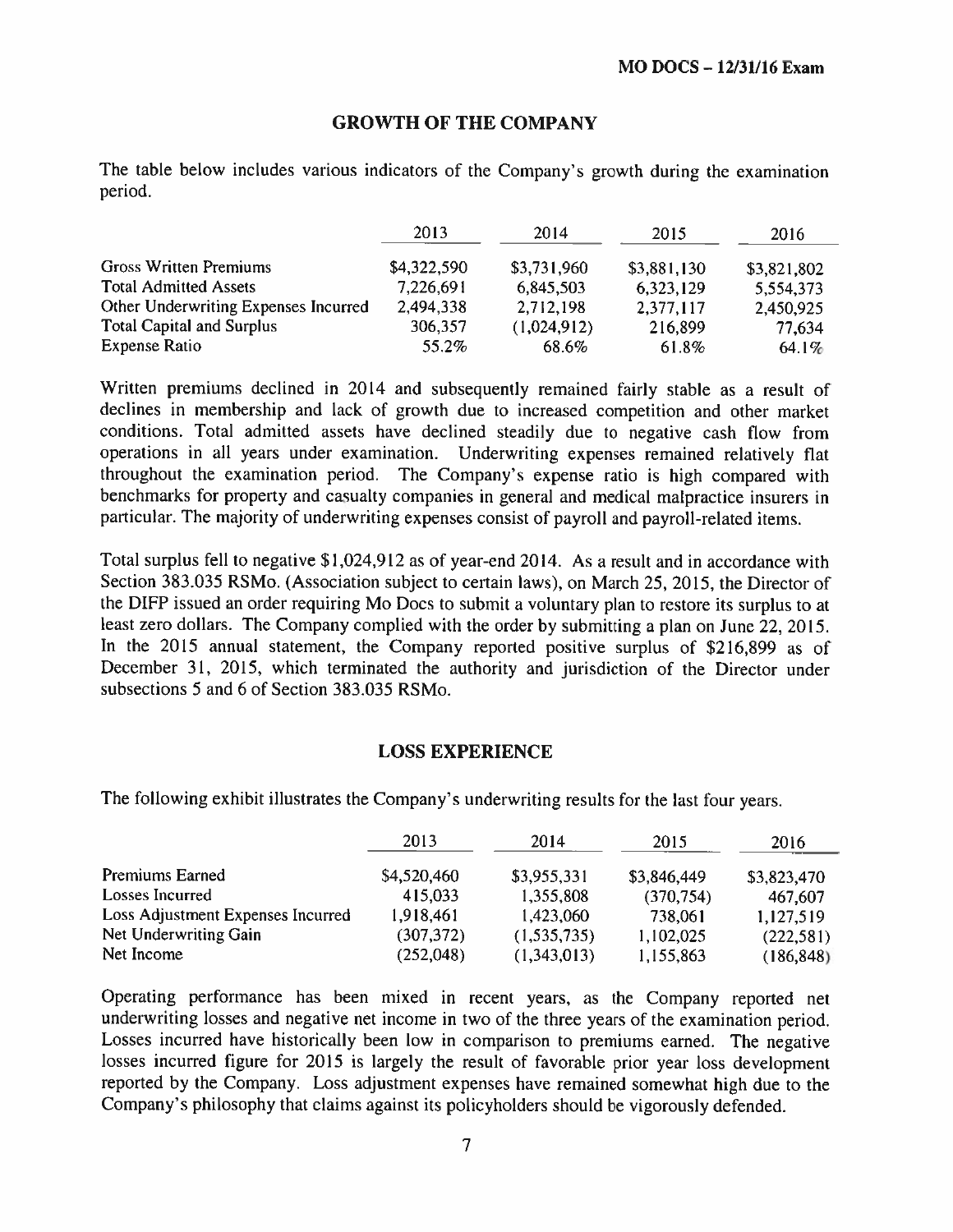#### REINSURANCE

Mo Does does not have <sup>a</sup> reinsurance program and has not assumed or ceded any reinsurance since its inception. Companies licensed under Chapter <sup>383</sup> RSMo. are not required to maintain reinsurance coverage.

### FINANCIAL STATEMENTS

The following financial statements are based on the statutory financial statements filed by the Company with the DIFP and present the financial condition of Missouri Doctors Mutual Insurance Company for the period ending December 31. 2016. The accompanying "Comments on Financial Statement Items" section reflects any examination adjustments to the amounts reported in the <sup>2016</sup> Annual Statcment and should he considered an integral par<sup>t</sup> of the financial statements.

There may have been additional differences found in the course of this examination, which are not shown in the "Comments on Financial Statement Items" section. These differences were determined to be immaterial in relation to the financial statements, and therefore, were only communicated to the Company and noted in the workpapers for each individual annual statement item.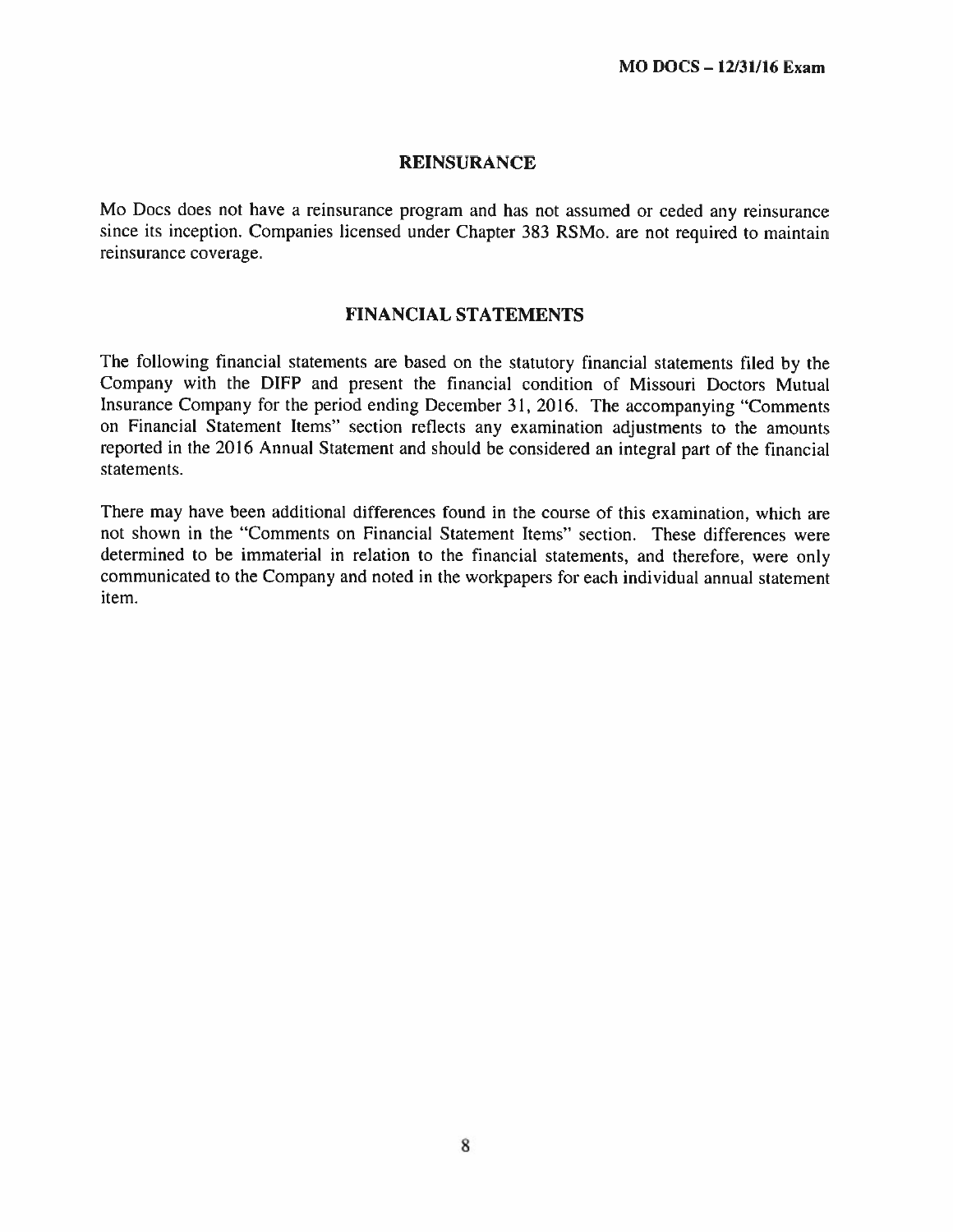# ASSETS as of December 31, 2016

|                                        |             | Non-           | <b>Net</b>  |
|----------------------------------------|-------------|----------------|-------------|
|                                        |             | Admitted       | Admitted    |
|                                        | Assets      | Assets         | Assets      |
| <b>Bonds</b>                           | \$2,779,224 | \$<br>$\bf{0}$ | \$2,779,224 |
| <b>Real Estate</b>                     | 658,276     | 52,648         | 605,628     |
| Cash and Short-term Investments        | 1,163,768   | $_{0}$         | 1,163,768   |
| Investment Income Due and Accrued      | 7,631       | 0              | 7,631       |
| <b>Deferred Premiums</b>               | 1,000,195   | 6,670          | 993,525     |
| Current federal income tax recoverable | 2,328       | 0              | 2,328       |
| Net Deferred Tax Asset                 | 183,769     | 183,769        | 0           |
| EDP equipment and software             | 2,270       | 0              | 2,270       |
| <b>Furniture and Equipment</b>         | 27,936      | 27,936         | 0           |
| <b>Aggregate Write-In Assets</b>       | 4,020       | 4,021          | (1)         |
| <b>TOTAL ASSETS</b>                    | \$5,829,417 | \$275,044      | \$5,554,373 |

#### LIABILITIES, SURPLUS AND OTHER FUNDS as of December 31, 2016

| Losses (Note 1)                                     | \$1,493,206  |
|-----------------------------------------------------|--------------|
| Loss Adjustment Expenses (Note 1)                   | 1,849,134    |
| Other Expenses (Excluding Taxes, Licenses and Fees) | 195,092      |
| <b>Unearned Premiums</b>                            | 1,709,134    |
| <b>Advance Premium</b>                              | 115,532      |
| <b>Premium Deficiency Reserve</b>                   | 114,641      |
| <b>TOTAL LIABILITIES</b>                            | \$5,476,739  |
|                                                     |              |
| Gross Paid In and Contributed Surplus               | 300          |
| Unassigned Funds (Surplus) (Note 1)                 | 77,334       |
| <b>Surplus as Regards Policyholders</b>             | \$<br>77,634 |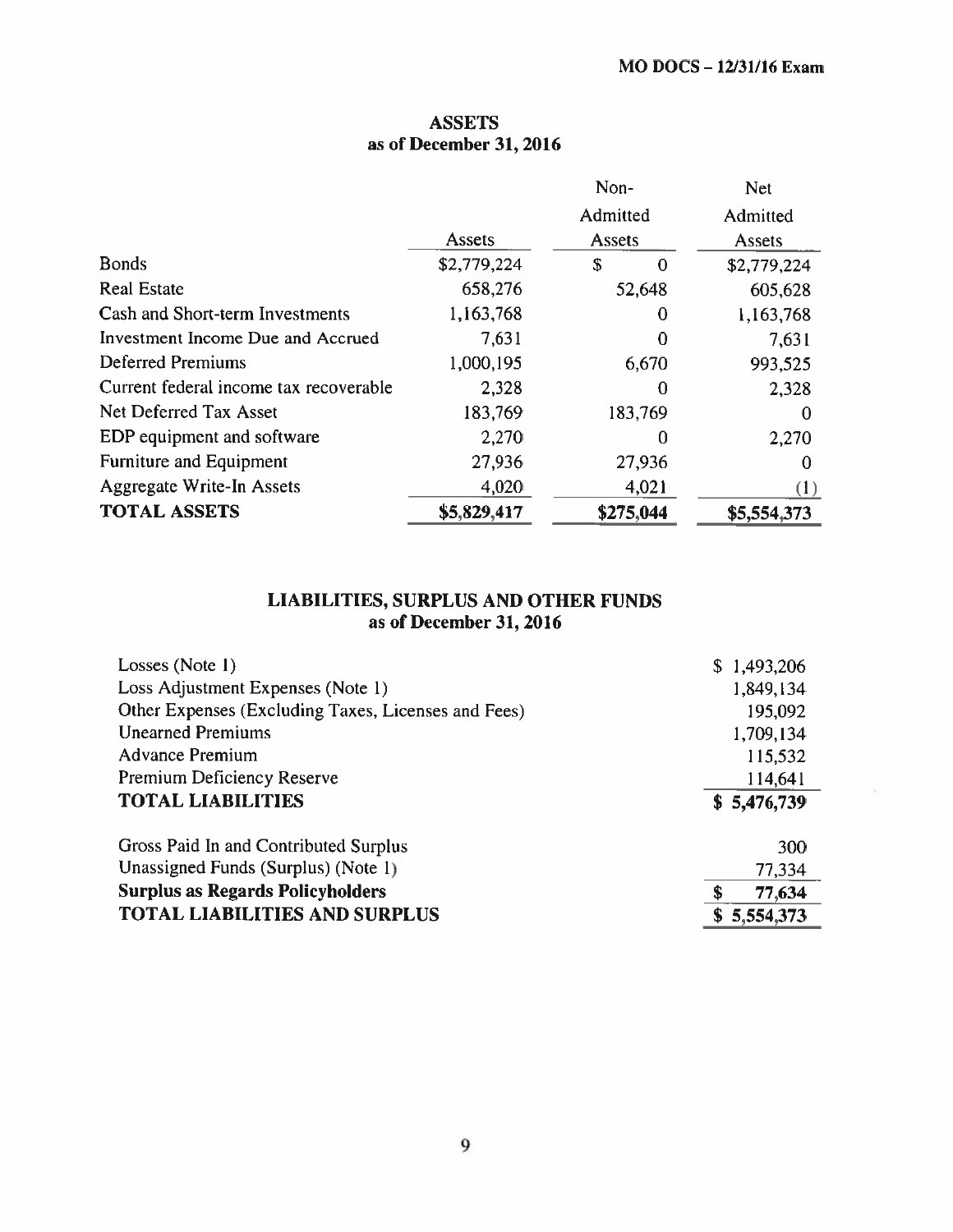# STATEMENT OF INCOME For the Year Ended December 31, 2016

| <b>Premiums Earned</b><br>DEDUCTIONS:                   | \$<br>3,823,470  |
|---------------------------------------------------------|------------------|
| Losses Incurred                                         | 467,607          |
| Loss Adjustment Expenses Incurred                       | 1,127,519        |
| Other Underwriting Expenses Incurred                    | 2,450,925        |
| <b>Total Underwriting Deductions</b>                    | \$<br>4,046,051  |
| <b>Net Underwriting Gain (Loss)</b>                     | \$<br>(222, 581) |
| Net Investment Gain (Loss)                              | (4,637)          |
| Other Income                                            | 40,370           |
| Federal Income Taxes Incurred                           | $\bf{0}$         |
| <b>Net Income (Loss)</b>                                | \$<br>(186, 848) |
|                                                         |                  |
| <b>CAPITAL AND SURPLUS ACCOUNT:</b>                     |                  |
| Surplus as Regards Policyholders, December 31, 2015     | \$<br>216,899    |
| Net Income (Loss)                                       | (186, 848)       |
| Change in Net Deferred Income Tax                       | 46,096           |
| Change in Non-Admitted Assets                           | 1,487            |
| Change in Surplus as Regards Policyholders for the Year | \$<br>(139,265)  |
| Surplus as Regards Policyholders, December 31, 2016     | \$<br>77,634     |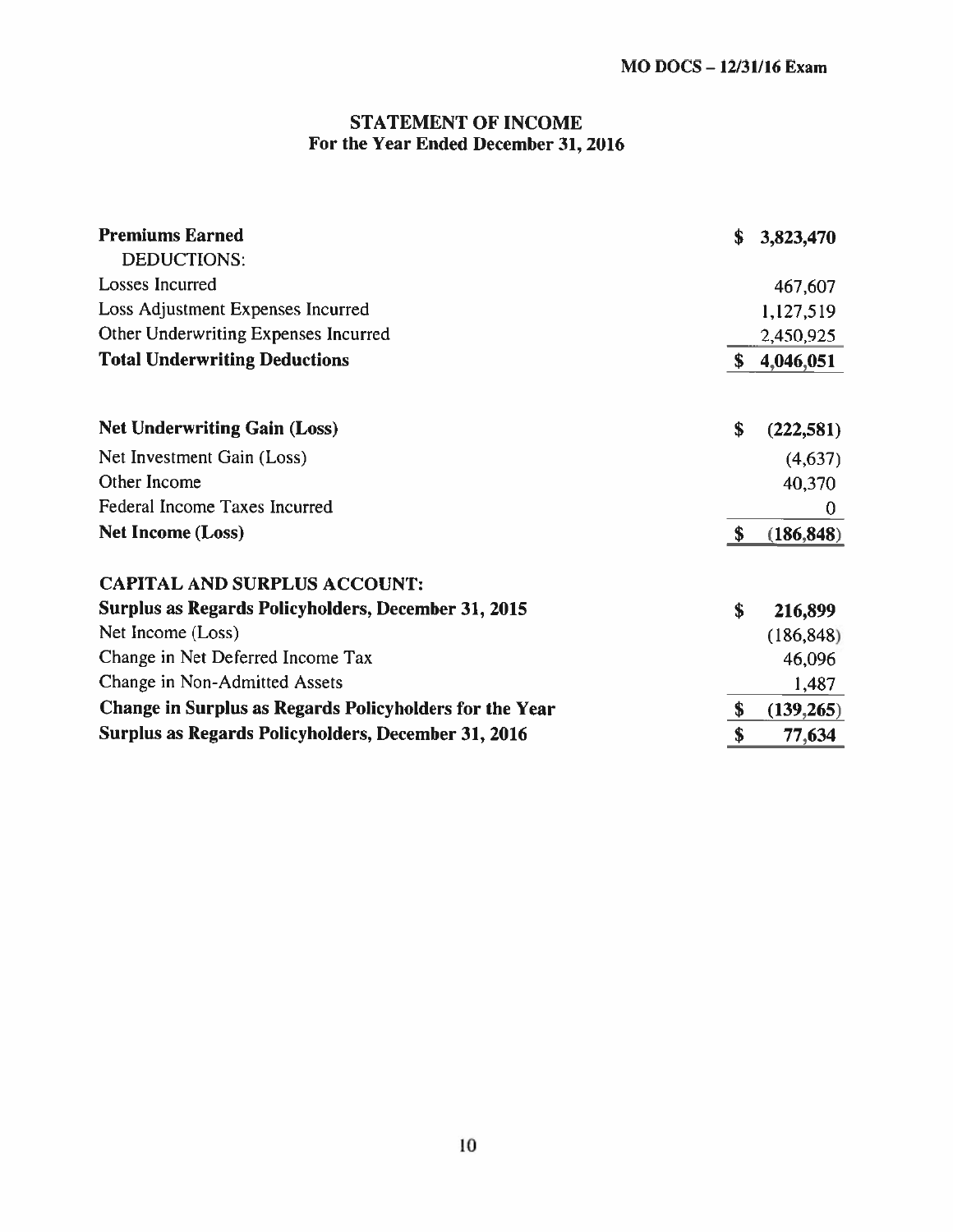# ANALYSIS OF EXAMINATION CHANGES

#### Surplus as Reported by Company 577,634

|                                   | Increase in<br><b>Surplus</b> | Decrease in<br><b>Surplus</b> |               |
|-----------------------------------|-------------------------------|-------------------------------|---------------|
| Losses (Note 1)                   |                               | \$1,787,000                   |               |
| Loss Adjustment Expenses (Note 1) | \$582,000                     |                               |               |
| Net Change in Surplus             |                               |                               | (1,205,000)   |
| Surplus Per Examination           |                               |                               | (\$1,127,366) |

### COMMENTS ON FINANCIAL STATEMENT ITEMS

| Note 1 | Losses                   | \$3,280,206 |
|--------|--------------------------|-------------|
|        | Loss Adjustment Expenses | \$1,267,134 |

The DIFP consulting actuary determined that total unpaid loss and loss adjustment expense reserves reported by the Company at December 31, 2016, were less than the minimum necessary to be within the range of reasonable estimates. The review resulted in <sup>a</sup> recommended increase to losses of \$1,787,000 and <sup>a</sup> decrease to loss adjustment expenses of \$582,000, As <sup>a</sup> result, examination changes were made to adjust these reserve items by the recommended amounts, with a corresponding decrease to unassigned funds (surplus) of \$1,205,000.

#### GENERAL COMMENTS AND/OR RECOMMENDATIONS

#### Analysis of Examination Changes **Page 11**

The examination changes documented in the Analysis of Examination Changes section of this report resulted in a surplus per examination of  $(\$1,127,366)$  as of December 31, 2016. It is recommended that the Company develop <sup>a</sup> long-term strategic business <sup>p</sup>lan with measurable goals to ensure that <sup>a</sup> positive level of surplus is maintained in the future. This recommendation is not an order of the director under Section 383.035.5 RSMo.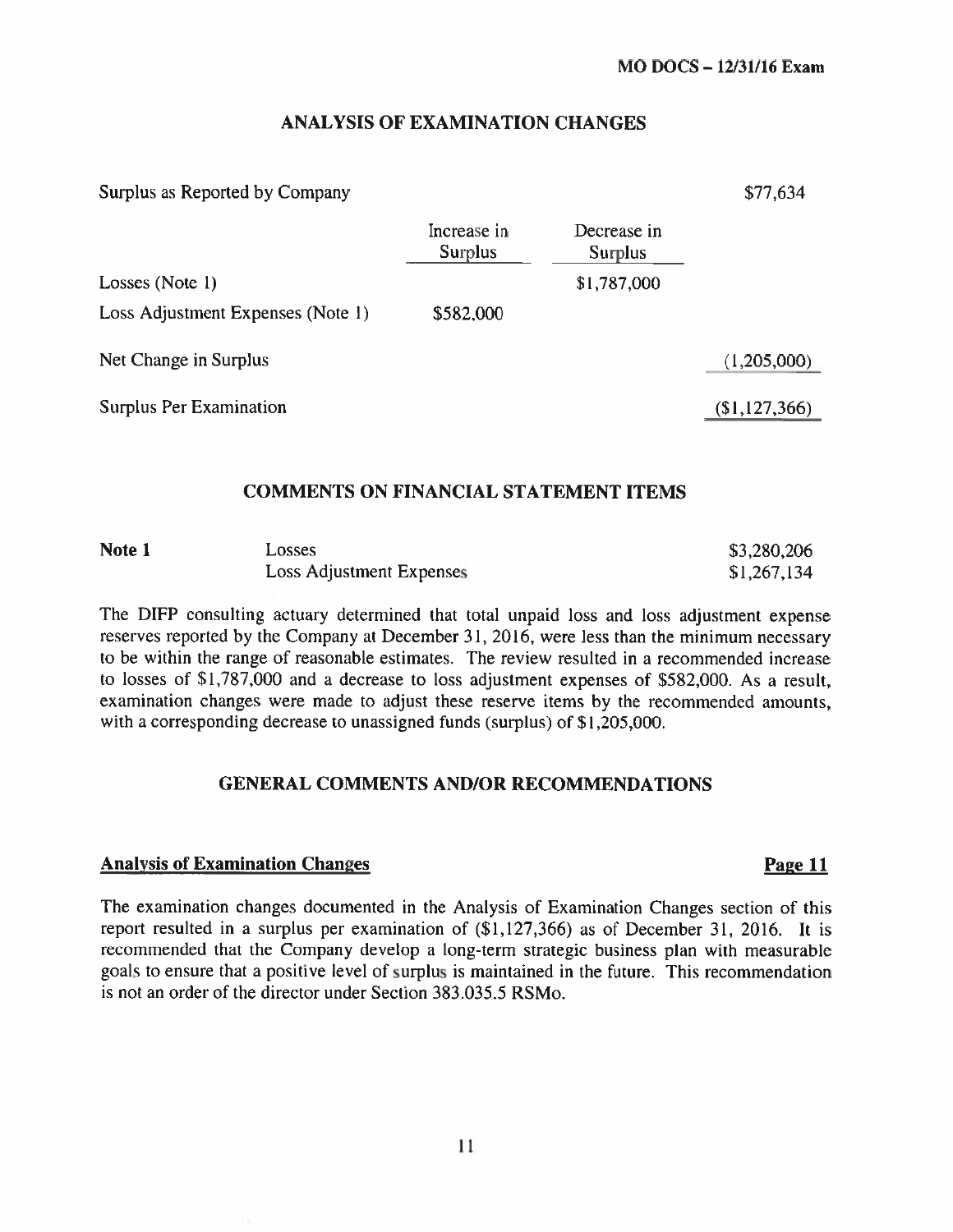# Subsequent Events **Page 3**

The Company's surplus has remained low in recent years and dropped below \$0 as of December 31, 2017. As <sup>a</sup> result and in accordance with Section 383.035 RSMo.. on March 5, 2018. the Director of the DIFP issued an order requiring Mo Does to submit <sup>a</sup> voluntary <sup>p</sup>lan to restore its surplus to at least zero dollars.

## Management & Control **Page 4**

It appears the current structure of the board of directors creates the potential for conflicts of interest. The Company should consider revising the bylaws to allow for additional independent members. In particular, the Company should strive to add new members who possess financial, actuarial, information technology and other relevant experience.

As additional members are added, the Company should consider forming additional board committees. Committees to consider would be an audit committee to communicate with the external auditor and review the results of the annual audit and <sup>a</sup> compensation committee to determine salaries paid to senior management.

# Growth of Company Page 7

The Company's expense ratios are high when compare<sup>d</sup> with its competitors and are well above industry benchmarks for property and casualty companies and medical malpractice insurers. The Company's expense ratio in <sup>2016</sup> was 64%. Per the NAIC Financial Regulatory Services Division, the genera<sup>l</sup> expense ratio benchmark for property and casualty insurers is less than 30%. In particular, salaries appear high for the Company's size and premium volume. The Company should perform <sup>a</sup> thorough review and analysis of all operating expense items to identify any potential areas of improvement.

# **Reinsurance Page 8**

Mo Does does not currently have reinsurance coverage. Given the current level of policyholder surplus. <sup>a</sup> single claim approaching the policy limits of \$1 million could threaten the ongoing viability of the Company. The Company should continue to work with reinsurance intermediaries in an effort to obtain reinsurance at <sup>a</sup> reasonable cost, which provides adequate protection for its members.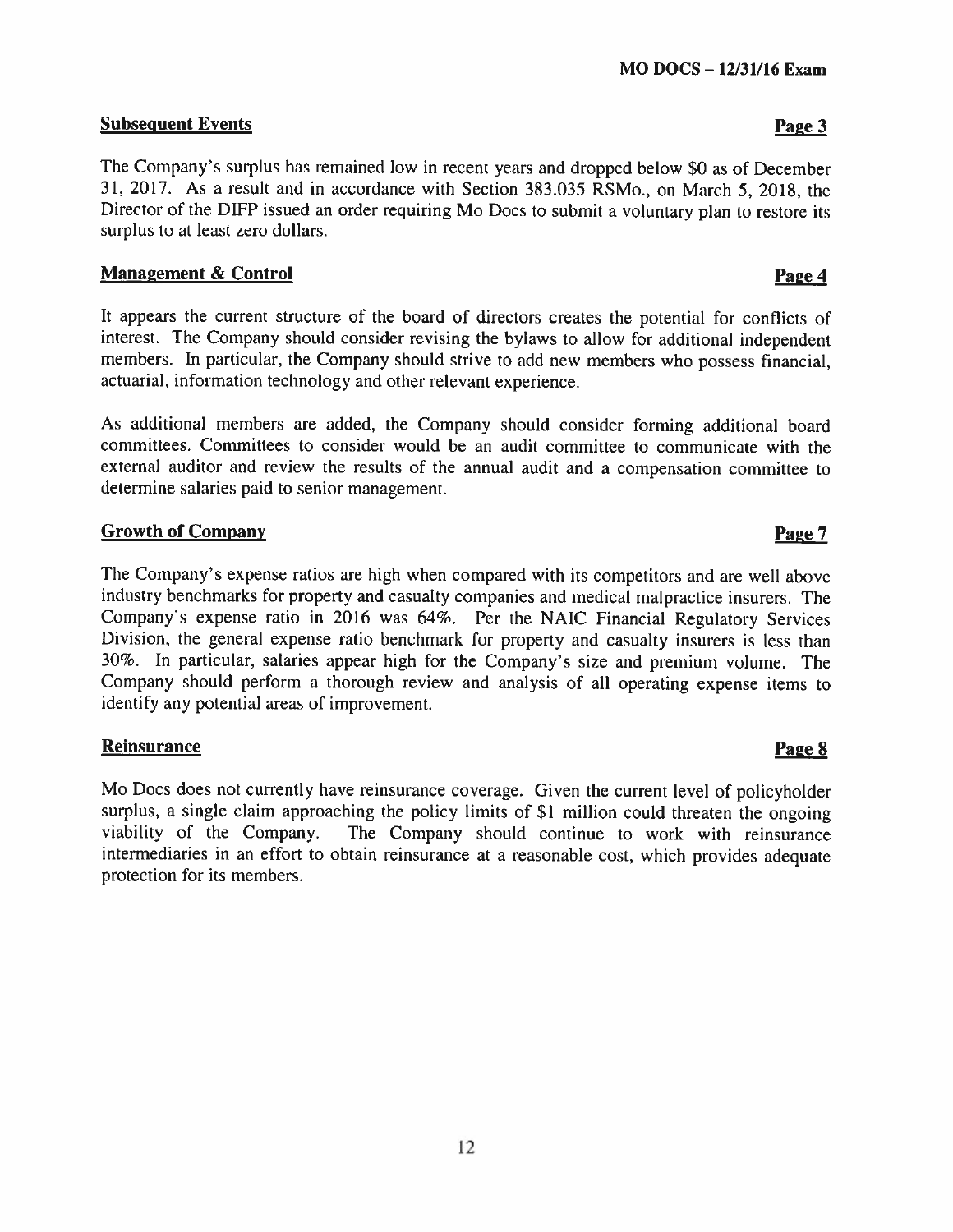### ACKNOWLEDGMENT

The assistance and cooperation extended by the officers and the employees of Missouri Doctors Mutual Insurance Company during the course of this examination is hereby acknowledged and appreciated. In addition to the undersigned, Kim Dobbs CFE and Emily Penningion. AFE, examiners for the Missouri DIFP, participated in this examination. Robert Daniel. ACAS. MAAA. of Merlinos & Associates, Inc., also participated as a consulting actuary.

#### VERIFICATION

State of Missouri County of Cole

I. Shannon W. Schmoeger, on my oath swear that to the best of my knowledge and belief the above examination report is true and accurate and is comprised of only facts appearing upon the books, records or other documents of Missouri Doctors Mutual Insurance Company, its agents or other persons examined or as ascertained from the testimony of its officers or agents or other persons examined concerning its affairs and such conclusions and recommendations as the examiners find reasonably warranted from the facts.

 $\sigma$ 

Shannon W. Schmoeger, CFE, ARe Examiner-In-Charge Missouri Department of Insurance, Financial Institutions and Professional Registration<br>
day of  $M_{\text{A}}$ , 2018.

Sworn to and subscribed before me this 2018.

 $\mathcal{E}$  $\lambda$ 

 $My$  commission expires:  $N\alpha Ch$  30, 2019

Notáry Pub)

Commissioned for Osage County<br>My Commission Expires: March 30, 2019<br>Commission Number: 15634366 HAILEY LUEBBERT<br>Notary Public - Notary Seal<br>State of Missouri Commissioned for Osage County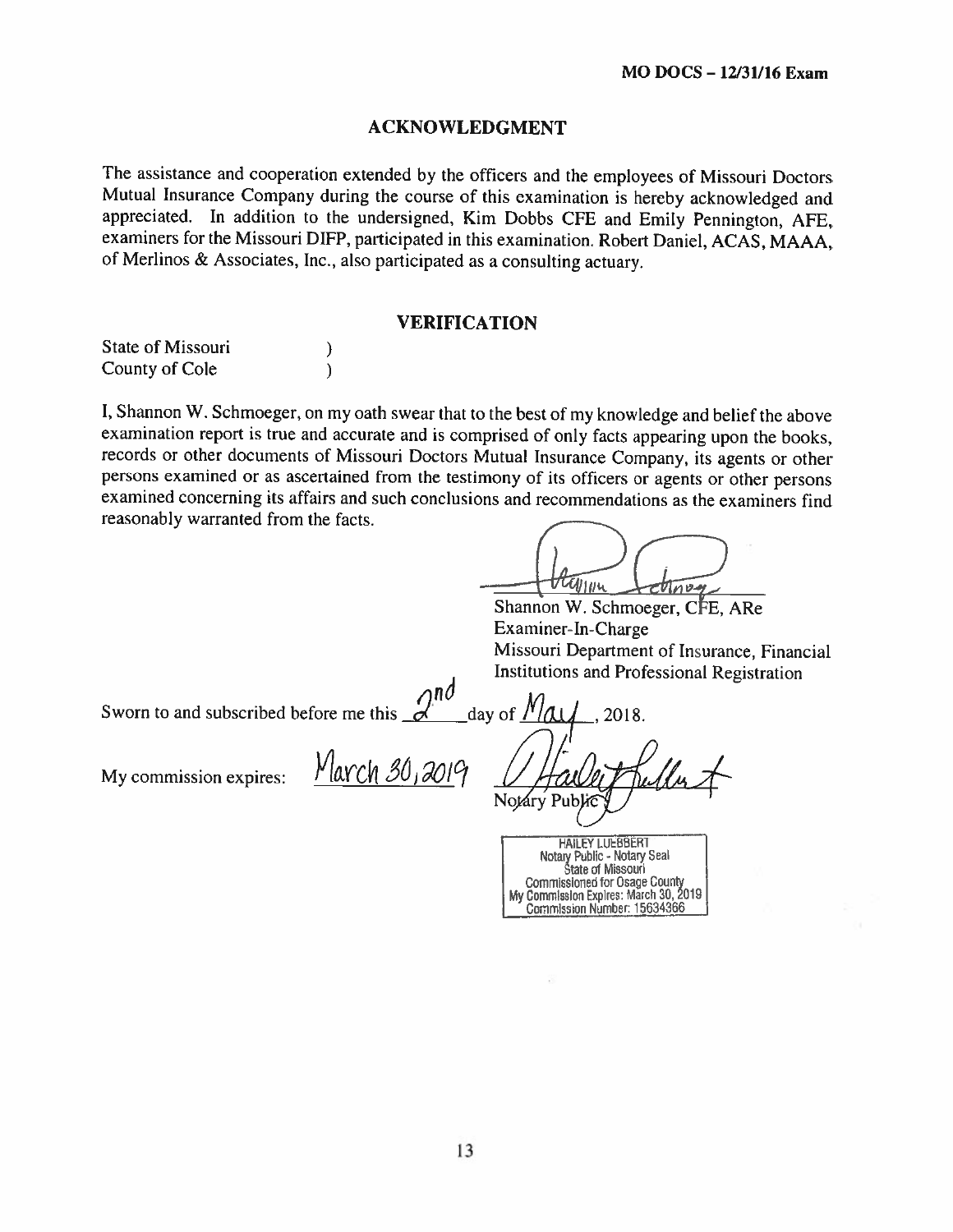#### SUPERVISION

The examination process has been monitored and supervised by the undersigned. The examination report and supporting workpapers have been reviewed and approved. Compliance with NAIC procedures and guidelines as contained in the Financial Condition Examiners Handbook has been confirmed, except where practices, procedures and applicable regulations of the DIFP and statutes of the State of Missouri prevailed.

nen  $\overline{\mu}$ .

Levi Nwasoria, CPA, CFE Audit Manager Missouri Department of Insurance. Financial Institutions and Professional Registration